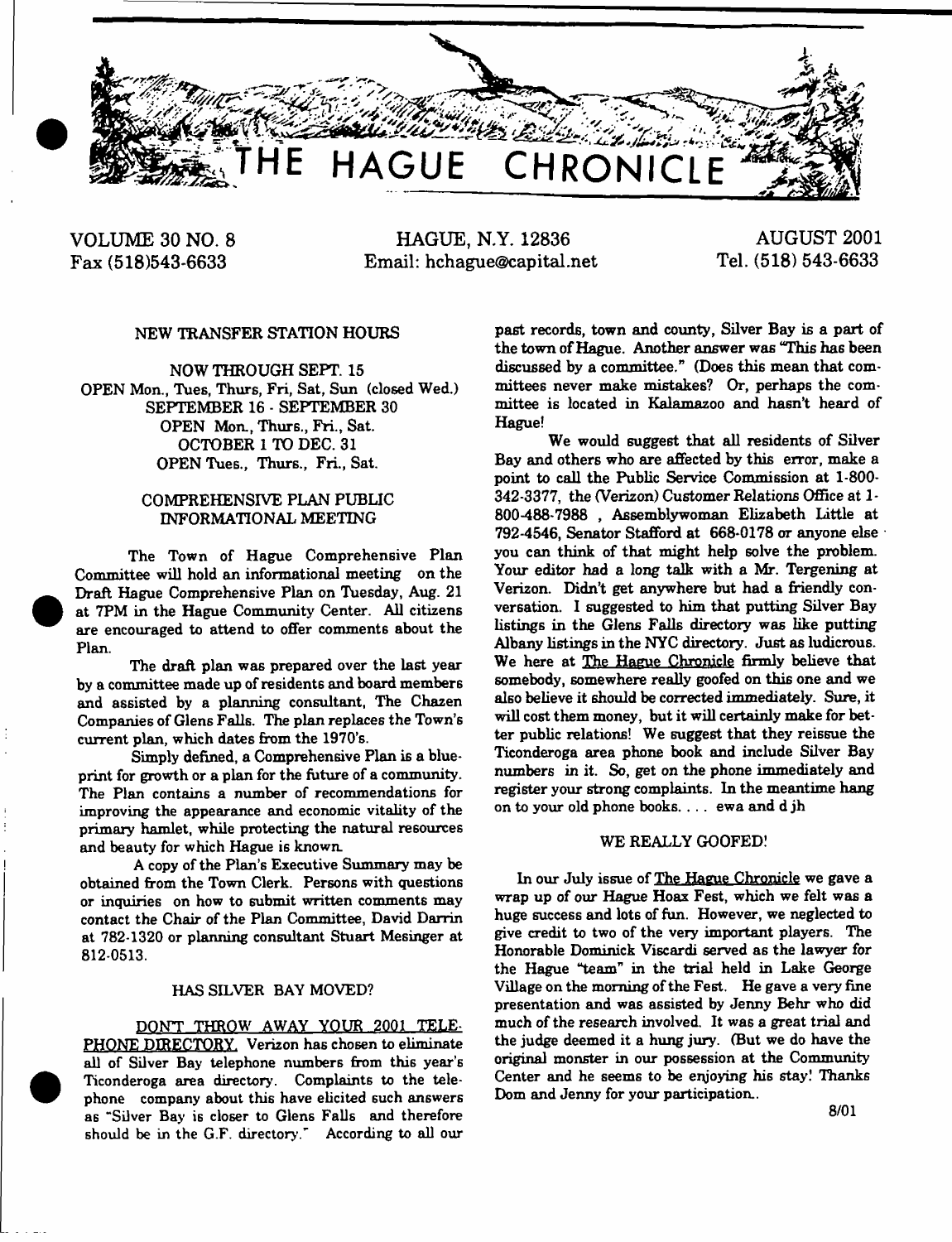#### **NOTICE**

**THE SEPTEMBER MEETING OF THE TOWN BOARD WILL BE HELD ON MONDAY, SEPTEMBER 10 INSTEAD OF THE USUAL DATE OF THE 11TH. THIS CHANGE IS DUE BECAUSE OF THE PRI-MARIES WHICH ARE SCHEDULED FOR TUESDAY, SEPTEMBER 11.**

**Republicans will have an opportunity to cast a ballot for Supervisor of the Town of Hague and County District Attorney on Tuesday, September 11 from 12 Noon to 9PM at the Town Hall. Daniel Belden, current supervisor and Richard Hourigan are the two candidates for this position. Registered Independents will have an opportunity to cast a ballot for County District** Attorney by writing the name in at the machine. The candidates for District Attorney are William candidates for District Attorney are **Montgomery, Kate Hogan and John Wappett. Exercise your right to vote!**

## **PARKINSON'S SUPPORT GROUP FORMING**

**On Wednesday, September 19 from 7PM to 8PM a support group for those involved in any way with Parkinson's disease will meet at Moses Ludington Lower Conference Room. Friends, family members and patients are all invited to attend this organizational meeting. There is very little known about Parkinson's disease and this group is being formed to get out information to those interested. For more info, call Joan Miller, 585-2533 or Donna Serianni 585-6771 ext. 213 (MLNH) or 585-6233 (home).**

**From the Sunday New York Times dated 7/22/01 comes the following article sent to us by Stu Cartwright, Friends Point.**

#### **AN UNUSUAL NAME IN THE NEWS**

*Q. Why is it The Hague and not just Hague?*

**A Marlise Simons, a correspondent based in Paris and a native of the Netherlands, responds:**

**The proper name of the seaside city The Hague - in the news because of the international war crimes tribunal based there - sometimes confuses even the Dutch.**

**It actually has two official names, with equal status. It is alternatively called Den Haag and (sGravenhage. (Pronouncing the latter has always been a challenge for the city's many foreign diplomats - it is "SGRAH-vin-HAHG-eh")**

**But Den Haag (pronounced denn HAHG) has become the most used version, perhaps because it is easier on the tongue. Den Haag literally means "the hedge," and the English version, The Hague, retains the article ('sGravenhage means "the count's hedge").**

**The origins of the name lie in the Middle Ages, when this once wooded area behind the sand dunes along the North Sea was a favorite hunting domain of local aristocrats. A surviving 14th century letter is the oldest known reference: it refers to the hunting lodge of a local**

**count, calling it "die Haghe" in old Dutch.**

**Any hint of wilderness though, has long gone from this rather formal city, which is the seat of Dutch government (though Amsterdam is the nation's capital). The Hague, unlike lively and naughty Amsterdam, is a proper and demure place of ministries, official agencies and embassies. It goes to bed early.**

**The Hague also likes to think of itself as the world's unofficial capital of international law. It is the home of the Peace Palace, where the International Court of Justice has its seat. Not far away is the International Criminal Tribunal for the former Yugoslavia, another United Nations body. Nearby is the tribunal's detention center, the temporary home of Slobodan Milosevic. The city is also envisioned as the future home of the permanent International Criminal Court, which thus far exists only on paper.**

**Ed: Now who can tell us how our town got its name?**

#### **WHAT IS A WATER KEEPER PROGRAM?**

**The Water Keeper movement is among the fastest growing of America's grass roots environmental movements. The concept started on the Hudson River in 1983 and was modeled after the river keepers of the British Isles who looked after private fishing streams, usually for estates, manors and private fishing clubs. The idea was to establish a river keeper to work in the public interest as an ombudsperson, someone who would be the eyes and ears of the River. The Water Keeper Alliance was founded in 1992 and oversees the formation of new Keeper programs and works on national issues the individual Keeper programs hold in common.**

**Today there are Keeper programs on over 70 bodies of water, two of the newest being on Lake Ontario and the Great Salt Lake Basin. Lake Champlain is also exploring the establishment of a Keeper program. As was the case with the Hudson River Riverkeeper, each program comes into existence because of the determination of a group of dedicated people or organizations.**

**Each Keeper program reflects the needs of the water body and communities it represents. What each program holds in common is that** *there is a full-time* **person** *who serves as the KEEPER, the public advocate and ombudsperson for that body of water.*

**Keeper programs must have organizations behind them. Whether the program is to be structured under the umbrella of existing organizations or a newly started organization, there must be a non-profit 501 (c) (3) sponsoring the Keeper. Lastly, membership and active participation in the Allliance is a requirement.**

The Water Keeper Alliance is the national umbrella for all Keeper programs. The Alliance approves new Keeper programs, licenses use of the Keeper names, represents the individual Keepers on issues of national interest, and serves as a meeting place for all the Keepers to exchange information, strategy and know-how. The Alliance and its member Keepers meet several times a year, alternating among the home waters of the members, and they communicate regularly in the interim. 8/601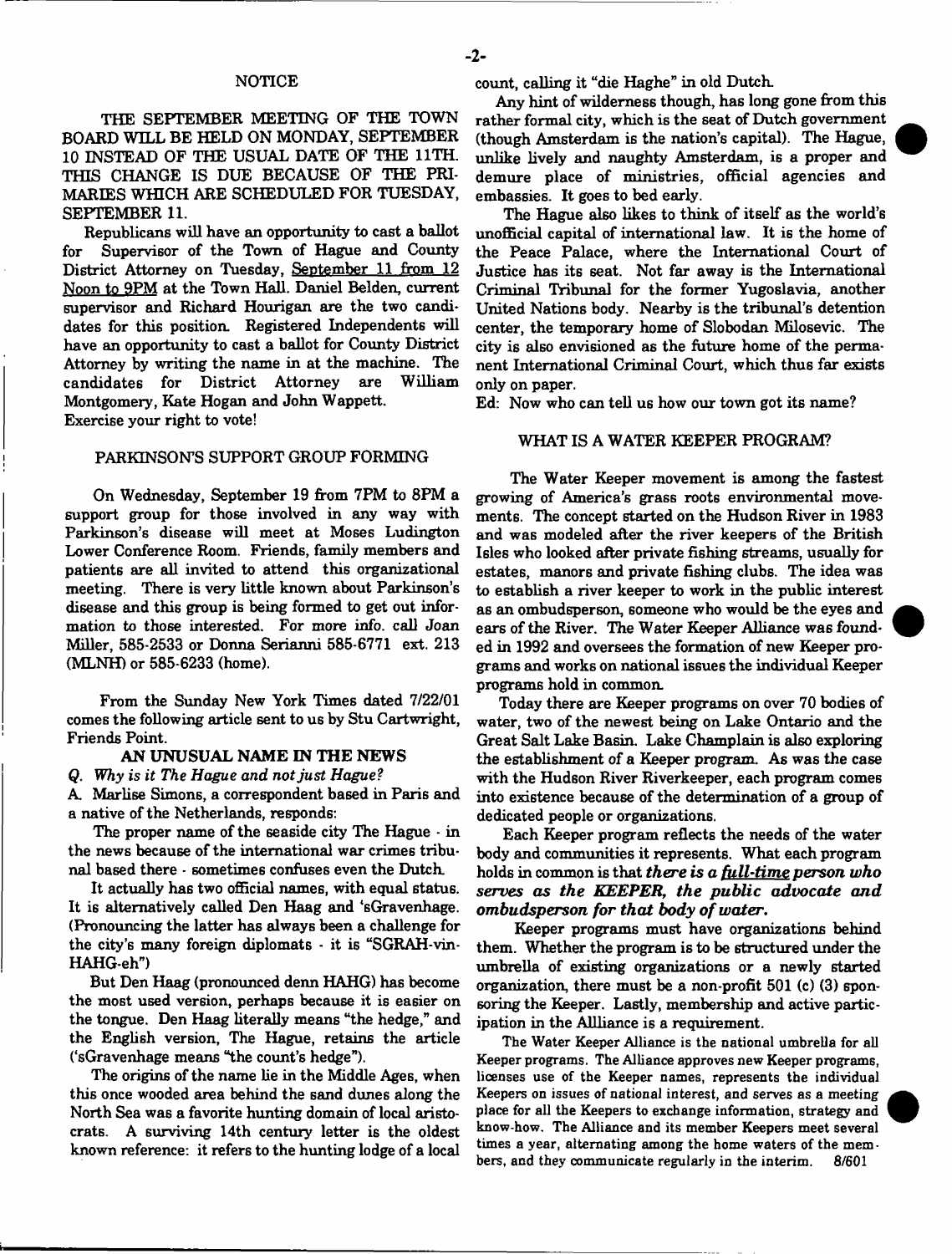#### **SEWER DISTRICT 3! PUBLIC HEARING 7/26/01**

- **3**-

**The purpose of the hearing is to hear all interested persons for or against the increasing of funding from \$4,502,200.00 to \$7,920,093.00 for the town of Hague**

**The town of Hague established a sewer district by a Resolution passed by the Town Board on July 9, 1996. The Resolution was then approved by a Public Referendum on Oct. 11, 1996 and authorized the expenditure of \$4,502,200.00 of which 90% was to be funded by the U..S. Environmental Protection Agency grant to Warren County and the balance of 10% to be financed by bonds issued by the Town of Hague Board sewer district.**

**The increase in expenditure is now necessary due to delays caused by litigation and increased construction costs. The construction of the project will be 100% covered by the Federal grant. The estimated cost per EDU (Equivalent Domestic Unit) is \$460. The homeowner will be responsible for the installation of the grinder pump and the pipe from the house to the sewer line.**

## **INFORMATIONAL MEETING ON PROPOSED HAGUE WATER DISTRICT - 8/7/01**

**The Hague Town Board held an informational meeting on the proposed water district project. In attendance were the Ad Hoc Committee, Adirondack Engineering Associates, NY State Dept, of Health, Town Attorney, Hague Volunteer Fire Dept, and some 50 town residents.**

**The existing private Hague Homeowners Water Association has been notified by the NYS Dept, of Health that it is not in compliance with current drinking water standards and must remedy the situation. In its efforts to comply, the HHWA has sought the help of the Town of Hague. They have asked for a water district and for the town to seek funds for the project.**

**The Ad Hoc Committee is made up of four members, all users of the existing system, the Town Supervisor, and one board member. No provisions were made to** include potential users on the committee. The commit**tee recommended that the existing system be enlarged to include Overbrook Extension and Sections of Rt. 9 and Rt. 8.**

**On March 23, 2001 the Town Board authorized Adirondack Engineering Associates to develop an initial feasibility study for a proposed water system at a cost of \$7,000. That report was presented to the Town board on June 21, 2001. The report lists various options but recommends that water be taken out of Lake George at the Town Park, filtered and chlorinated near the Community Center and stored in a tank at the HHWA site. The system would allow for fire protection.**

**It soon became clear that the majority of people present opposed the proposed water system. They now have a source of drinking water and see no need for the proposed system. It was pointed out that 31 properties are** **now using the existing system while 22 are not. The 22 homeowners chose not to be part of the system. If a Water District is created, they will be forced into the system as would an additional 42 homeowners in the expansion area. The cost of the project would be in the \$4 million range. The yearly user fee would depend on the median household income in the water district and the amount of grant money as well as any low-interest loans received.**

**The town board made no decision at this meeting. It stated that it will do so at a later date, after it receives the results of the annual income survey to be done next week. . . rm**

#### **PLANNING BOARD - 7/19/2001**

**Two public hearings were held: OToole, on Dodd Hill & Lake shore Drive and Dockside Landing Marina 247 Decker Hill Road, property of Nelson Waters.**

**O'Toole's property would need to be subdivided into two lots, for the sole purpose of creating a pumping station for the new sewer system. A number of people spoke for the subdivision. Nobody spoke against it.**

**Dockside Landing Marina is requesting site review approval to add commercial auto and truck parking as well as storage for boats and trailers to relieve congestion at his lake-side facility. This is located at the already approved site (for cars, pick-up trucks and boat trailers only) at Nelson Waters' meadow on Decker Hill Rd. A number of people spoke for and against the project. LGPC has termed the present usage a quick launch site. No application has been made to date to LGPC for this usage. Public hearings closed.**

**Regular meeting called to order by Chairman Swanson.**

**A resolution was made to approve the subdivision of the OToole property. Unanimous vote.**

**Dockside Landing Marina: Dick Gladu, in his absence sent a letter to the board stating that this would relieve congestion at the lake-side facility of the marina. Chr. Swanson stated that proper signage and setbacks need to be observed. He also proposed to leave things as they are until the LGPC is ready to act. J. Brown suggested a closure date if things are to remain status quo. P. Foster made a motion that the parking could be continued until the LGPC makes a decision. The motion carried with a 5-0 vote. Mr. Merrill needs to address screening, setbacks, and signs. C. Fillare suggested Mr. Waters and Mr. Merrill address the miscellaneous materials on the property also.**

**Ed. Since the board meeting the LGPC sent a letter to Mr. Merrill stating that he must remove all boats immediately or be subject to a fine. This has been done.**

**Van Wirt (Commons Loop), Friends Point. Mr. & Mrs. Van Wirt are requesting relief from the Zoning Ordinance for an expansion of a lake side residence of 240%.**

**(Cont. on page 4) 8/01**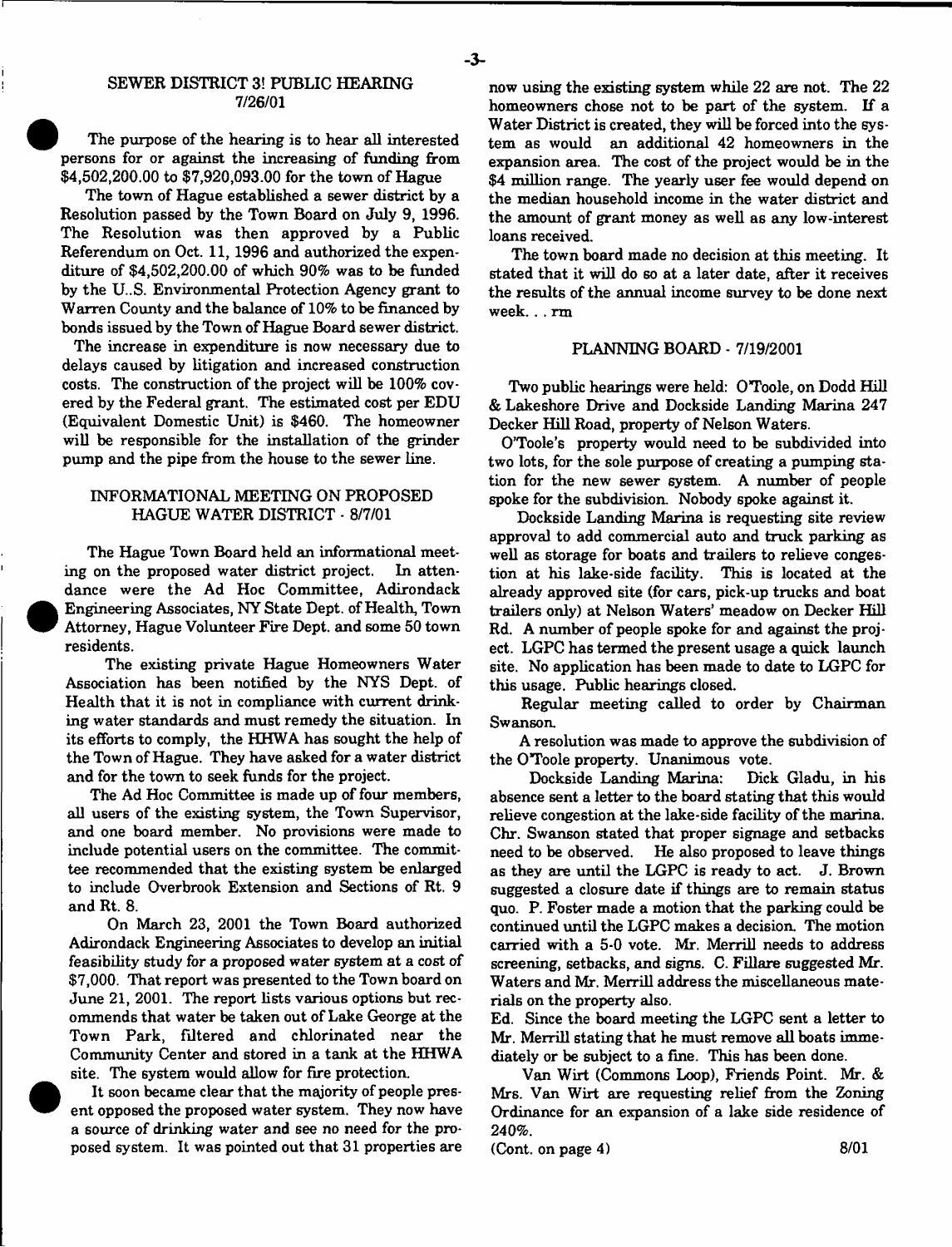#### **Planning Board (Cont. from p. 3)**

**Taylor (9602 Lake Shore Drive (Indian Kettles area): Mr. Taylor (for the Ferguson Trust) is requesting relief from the Hague Zoning Ordinance for an expansion of a lake side residence of 113%.**

**Site reviews were set for July 28 at 9AM.**

#### **ZONING BOARD OF APPEALS - 7/26/01**

**A public hearing was held on the Dimond property in Pine Cove. Ms Dimond is requesting relief from the Hague ordinance for side yard setback and Lake Shore setback, 46 ft. relief for a boat rail launch system and 200 sq. ft. accessory storage building. Four Pine Cove neighbors wrote in opposition. Length discussion followed. Public hearing closed.**

**Meeting opened by Chairman Goetsch First variance request was for Dimond property (above). C. Ginn moved to grant variance contingent on approval by the Office of General Services. He gave five reasons for granting it. The vote was one abstention, 2 yes and 2 no. At 2:2 vote, the motion did not carry. The matter was tabled.**

**The Tumamian request to construct a 6 ft high 60 ft. long stockade fence, 3 ft. from highway right-of-way at 9200 Lake Shore Drive (The Quarterdeck), was withdrawn.**

**Variance request by Van Wirt, Commons Loop, Friends Point. The Van Wirts are requesting relief from the Hague Zoning Ordinance for an expansion of a lake side residence of 240%**

**Variance request by Taylor, 9602 Lake Shore Drive (Indian Kettles area), for an expansion of a lakeside residence of 113%.**

**Public hearings will be held on both of the above on August 23, 2001.**

#### **TOWN BOARD MEETING - 8/14/01**

**The Hague Town Board held its regular meeting on Tuesday, 8/14/01 with all members present.**

**Dan Steitz, Animal Control Officer, addressed the Board. He asked for direction in dealing with town resident harboring 24 dogs, some unlicensed. The town attorney will be consulted for advice on action to be taken.**

**Dottie Henry expressed her concern over the safety of the public and the general appearance due to the parking of vehicles and trailers across from the Town Park. She has contacted DOT, the state police and the sheriffs dept, without any success. The two hour parking limits are not being adhered to.**

**Rudy Meola wanted to know why no action has been taken on implementing the resolution passed by the Town Board on 5/18/01. That motion called for beginning work on a draft of a local law dealing with junk cars and junk yards. Councilman Hourigan stated that he** **would address the issue at a later time in the meeting.**

**The Board's committees made their reports: the newly installed alarm and safety system at the Community Center is working well. Work is proceeding in preparing specifications for a roof replacement at the highway garage. It was recommended that a new chipper be purchased at the state contract price of \$22,490 the acquisition of this equipment will eliminate the need to bum brush at the transfer station. After some discussion, it was decided that for this coming season, the town will buy sand instead of extracting it from the town's sand pit at Sabbath Day Point. Because the sand at the lower end of the pit is nearly depleted, there needs to be a plan developed to gain access to the upper end. This will require construction of a road and the checking with the various regulatory agencies. The mining permit for the operation of the sandpit expires 4/5/03.**

**Supervisor Belden reported that the Warren County Sewer engineer is working on securing the 78 easements from property owners required by the sewer project. He also reported that the APA Commissioner is ready to issue the final permit, pending some minor changes. This should lead the way to putting the project out for bid this fall.**

**Various communications were received and taken into advisement by the Board. The Board acted on four resolutions dealing with the sewer project, fund transfer, the allowing of ATV vehicles on forest preserve roads and snow and ice removal contract with the state.**

**The Board scheduled two special meetings for Monday, Aug. 20. A meeting on the Warren County Real Property Tax Service will be held at 3:30PM and at 4:30PM the board will discuss the feasibility study report on the water works.**

**The Fire Dept, plans a dinner on Saturday, Oct. 6 at the firehouse. More next month. There will be a fire dept, fund raising coin drop on Sep. 2 from 8AM - 3PM**

**On August 28 a pizza party will be held on the basketball court at the community center for those who have participated in the basketball program during the summer. All kids in town are invited to go by bus to baseball game in Glens Falls on Aug. 20, free of charge. Call 543-6161 for reservation.**

**Dan Belden announced that a DPW auction will be held on September 11. For info, call 623-4141.**

**\* As of August 10, 2001 the latest update on the boat storage on Decker Hill Road is: On July 13 a letter was sent to Dockside Marina stating that the boats stored there were in violation of LGPC regulations and must be removed immediately or be subject to a \$500 a day fine. On July 19 an application for boat storage was submitted to LGPC by Dockside Marina. On July 26 a letter was sent by LGPC to Dockside stating that application was incomplete. As of Aug. 10 application was not completed and five boats were still on the premises. All others had been removed. 8/01**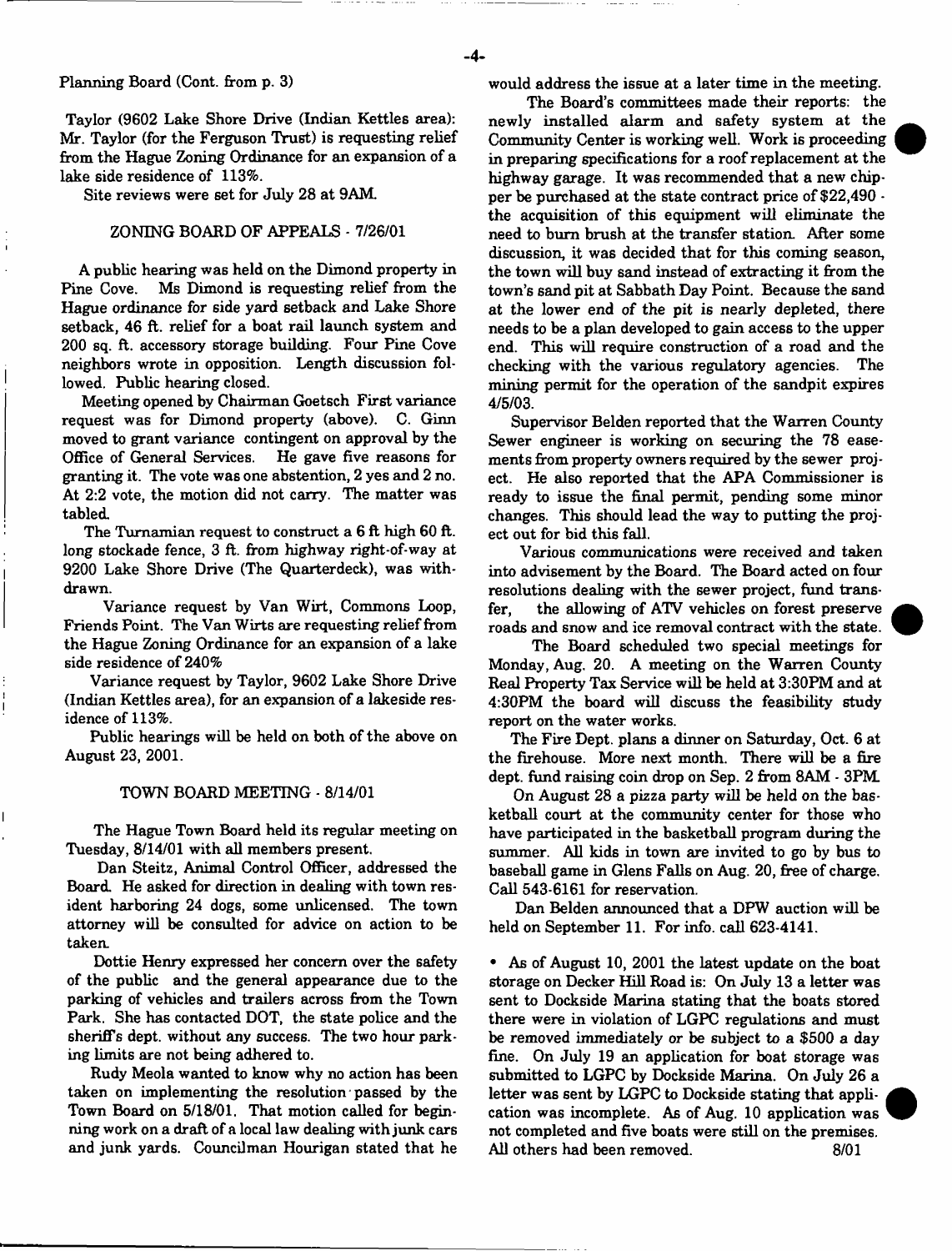## **NATURE NEWS by Laura Meade**

**Early in my education I learned that an atlas was a book of maps of the world or of a specific area. In fact, Webster's New World Dictionary says an "atlas" may be a book of tables or charts of a specific subject.**

**In 1980 the Federation of New York State Bird Clubs prepared such an atlas regarding the Breeding Birds of New York State. It took years of documentation** and careful research by many expert volunteer "bird**ers". They observed whether pairs of birds were possibly breeding (they were building a nest), probably breeding (the nest had eggs) or confirmed breeding (baby birds were alive in the nest). Besides knowing where a nest might be one had to have the ability to positively identify the species.**

**It took years to finalize the data and devise an atlas of grids with codes designating bird specimens as possible, probably or confirmed breeding. It was so well done that an amateur can easily do research on any breeding bird in N.Y. State.**

**For each bird there is a left hand page with an accurate, simple identification of the bird and a right hand page with the coded map of the three categories on a map of New York State. There was evidence of242 different species (plus 3 hybrids), but only 230 were confirmed breeding. The publication was funded by the Federation of NYS Bird Clubs but volunteers did all the tabulation of data. Local volunteers were members of the High Peaks Audubon Society or Southern Adirondack Audubon Society.**

**A new effort for an updated spring, summer and fall breeding bird atlas has begun. It will be interesting to compare the new one with the 1980 version.**

**Every birder's interest begins in a unique situation. Perhaps one learned at a school program or walking in the woods with a friend or watching at a bird feeder or sitting on a porch trying to identify particular bird sounds.**

**A recent note from a long-time Silver Bay summer visitor (who reads** *The Hague Chronicle)* **tells of an experience after she wore her SBA sweatshirt to exercise classes at a Senior Citizen Center. Nature tales were shared at times. This woman's daughter said she counted 43 bird species while visiting at Penfield Cottage on the Silver Bay Rd. Can you top that?**

**P..S. At about 9:20PM on August 5, anyone who gazed across Lake George saw a phenomenon of nature while looking toward the eastern shore. A HUGE ORANGE FULL MOON which reflected an orange glow on the water, was an amazing sight.**

## **WEATHER NOTES by Mary Lou Doulin**

**It was beginniing to appear that summer would not happen this year, as cool temperatures persisted until**

**July 18. As sweet as the promise of waking hours, at that point things changed. Temperatures climbed into the 80s and 90s, the clouds disappeared and the normal** sounds, sighs and ecstatic feelings of summer returned **on a Sunday and it has been splendid! It's a joy to observe Lake George in every changing hour, as it represents nature at its very best.**

**We had a four day heat wave in the fourth week of July and another the second week of August. Things are quite dry as we are almost 4 inches below the average rainfall. The woods must be extremely dry as our oak trees are rapidly and prematurely dropping their undersized acorns. This is bad news for the squirrels and deer as they depend upon them as a major food staple in their diet. Another sign has been an additional number of blue jays (8 yesterday) appearing for a drink of water at our bird bath. These birds usually are found in the woods but must have come out looking for water. Rain is predicted within the next three days.**

**Incidently, the bum ban is still on!!**

### **CARTOON COURSES BEING OFFERED**

**Three separate cartoon courses are available in the area with a focus on "Drawing Cartoons," according to cartoonist and instructor Stan Burdick of Hague.**

**Currently Burdick is teaching a Cartoon Class meeting each Wednesday at the Hague Cartoon Museum. Seven young students and one adult are registered in the class which continues until early September.**

**Two other classes are anticipated in Queensbury and Lake George. Both are set up in a series of six lessons. One class starts on Sept. 25 and continues to Oct. 30, 6-9PM, sponsored by BOCES, entitled "Fundamentals of Cartooning." Those interested should call 746-3523.**

**The other course, also entitled "Fundamentals of Cartooning," starts October 3 and continues for six Wednesdays, 7-9PM at Adirondack Community College. Those interested may call 743-2200. Burdick may be reached at 543-8824.**

#### **WARREN COUNTY COUNCIL PICNIC**

**The Warren County Council of Senior Citizens will host its annual picnic on Wednesday, Sept. 5 (rain date: Sept. 6) at Battlefield Park in Lake George at 12 Noon. Menu includes grilled chicken, com on the cob, chips, and watermelon. Bring your own tablecloth and place setting. Please register for this by calling 543- 6161 BEFORE August 24. . . . ewa**

#### **HAGUE VOLUNTEER FIRE DEPARTMENT**

**The HVFD ambulance staff was busy in July, responding to 26 calls and expending 221 man hours . Ambulance 740 covered 788 miles, and 741 covered 126 miles. 8/01**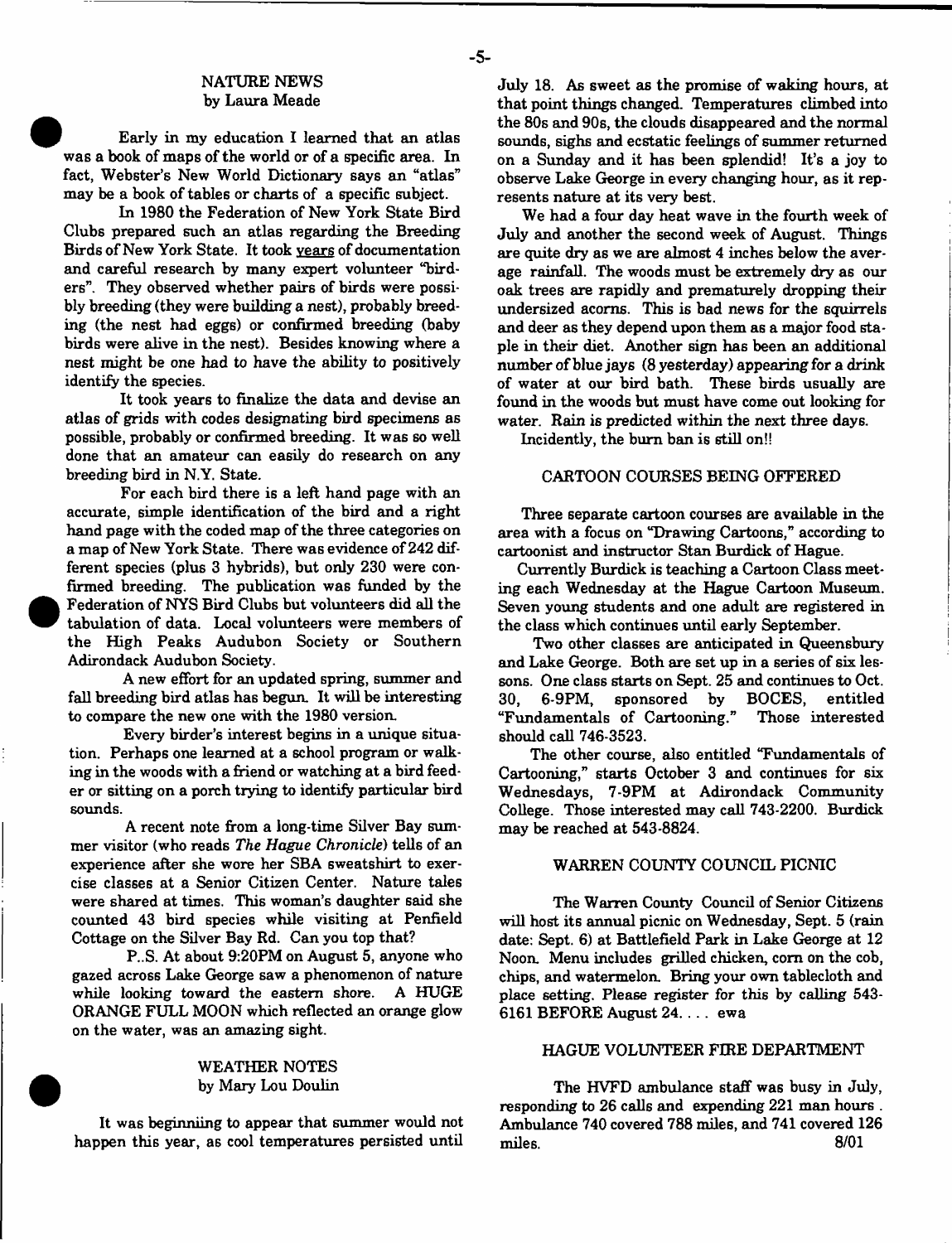## **PERENNIAL FLOWER GARDEN IN HAGUE**

**For the past three months a new perennial flower garden has been greeting visitors to the Town of Hague. Located at the center of town at the junction of Routes 8 and 9N, this latest project of the Hague Enhancement Committee is a visual delight for residents and visitors alike.**

**The Hague Enhancement Committee began its work in 1998 with the single mission of beautifying and enhancing the appearance of the hamlet area in Hague. Its projects include the Hague Brook Nature Trail at the site of the former fish weir on Route 8, the 27 flower baskets lining the roadside on Routes 8 and 9N as well as a series of brochures on the various activities available in the area.**

**The perennial flower garden was the Committee's 2001 project. It came to fruition through the efforts of many people: Ann Barber advised on the plants and flowers selection; Bruno Brauner, a master gardener, selected and arranged the shrubs and evergreens; John Brown, Mike Manning, Bill Bothe and members of the highway department prepared the soil and did the planting. Supervisor Belden also lent his support. Kay Barton was instrumental in obtaining the garnet boulders and was the creative force behind the project and the catalyst who made it all happen.**

**Financial support was provided primarily by the Ticonderoga Area Kiwanis Club with help from the Carillon Garden Club.**

**Jack Bolton is doing a wonderful job watering and nurturing the gardens and the hanging baskets each day . Hague has received many compliments** from residents and tourists on the appearance of the **town this year. . . rm**

## *F.Y.I.*

*\** **The Hague Baptist Church will be holding a bake sale an Friday, August** *24* **from 9AM - Noon an the church lawn.**

**• Russ Bellico's book. Sails and Steam in the Mountains, has been revised and is new an sale at area at area book stores. Originally published in 21992thirty yearsbook stores. Originally published in 1992, it was the first comprehensive history of Lake George and Lake Champlain in,thirty years. The book was sold out and subsequently reprinted three times. Virtually the whole book has been rewritten for the revised edition of 2001, integrating additional materials from manuscript collections and other sources. Dr. Bellico is a professor or economic history at Westfield State College in MA He is the author of two other books published by Purple Mountain Press,** *Chronicles o f Lake George* **and**

*Chronicles of Lake Champlain*, as well as two dozen maga**zine articles on maritime history that include features in** *Am erican H istory: A dirondack Life, Sea H istory. Sea Classjcs* **and** *Skin Div&~ Afagazine***. A summer resident of Hague, the author has spent over three decades photographing the shipwrecks of both lakes.**

**• Sally Bissell of the Hague Wesleyan Church will be going to Sierra Leone as part of a medical missions team that will be going into the upcountry areas that have been accessible since the rebel war began and have only recently opened up to provide medical assistance to amputees, their families and for the general public as much as there is time and supplies available. The trip will be 10/18/01 - 11/3/01. Money is needed to fund this trip and buy medical supplies. Please call 543-6545 for more information. Donations will** be gratefully appreciated. **Church with "Sierra Leone" written on the memo section of check before August 27.**

• Don't forget if you are in the Albany Airport up until Oct. 21, stop in and see the exhibit that highlights the "Queen of American Lakes" past and present. This is a collaboration between the Chapman Historical Museum and the Lake George Assoc, docu menting leisure activities during the late 1900s and concerns of the lake as it is today. This is a part of the Art and Culture Program on the second floor of the Albany Airport.

**• Don't miss the fabulous exhibit at the Ticonderoga Heritage Museum in Ticonderoga (the red brick building by the park). In addition to the regular exhibits, "Early Industry in Ticonderoga, Part Two" 1800-1850" is now on display. This exhibit was created by Denise Huestis of Ticonderoga, formerly of Hague. The detailing of the buildings etc. is superb. A great deal of research went into this exhibit, which is the second of a series that she is doing. This is a MUST SEE. The Ticonderoga Heritage Museum is open every day from 10AM - 4PM until the end of August and weekends until Columbus Day. Call 585\*2696.**

**• The Lake George Association Floating Classroom is sponsoring a 2-hour boat ride on the ecology and geology of the lake 9:30AM on Aug. 25 (rain date Aug. 26). For reser**vations call 668-3558. 8/01

**• The Hague Fish and Game Club will meet on August 21, 2001 at 7:30PM at the club house. Refreshments will be served. All members and prospective or interested members are invited.**

**• The Hancock House in Ticonderoga has expanded its hours until Sep. 1. It will be open Mon. through Sat. from 10AM-4PM For info, call 585-7868** 8/01

**From WIPS Radio Station (Ticonderoga) comes this latebreaking information (8-17/01). AMES Store in Ticonderoga will be closing its doors the end of Oct.**

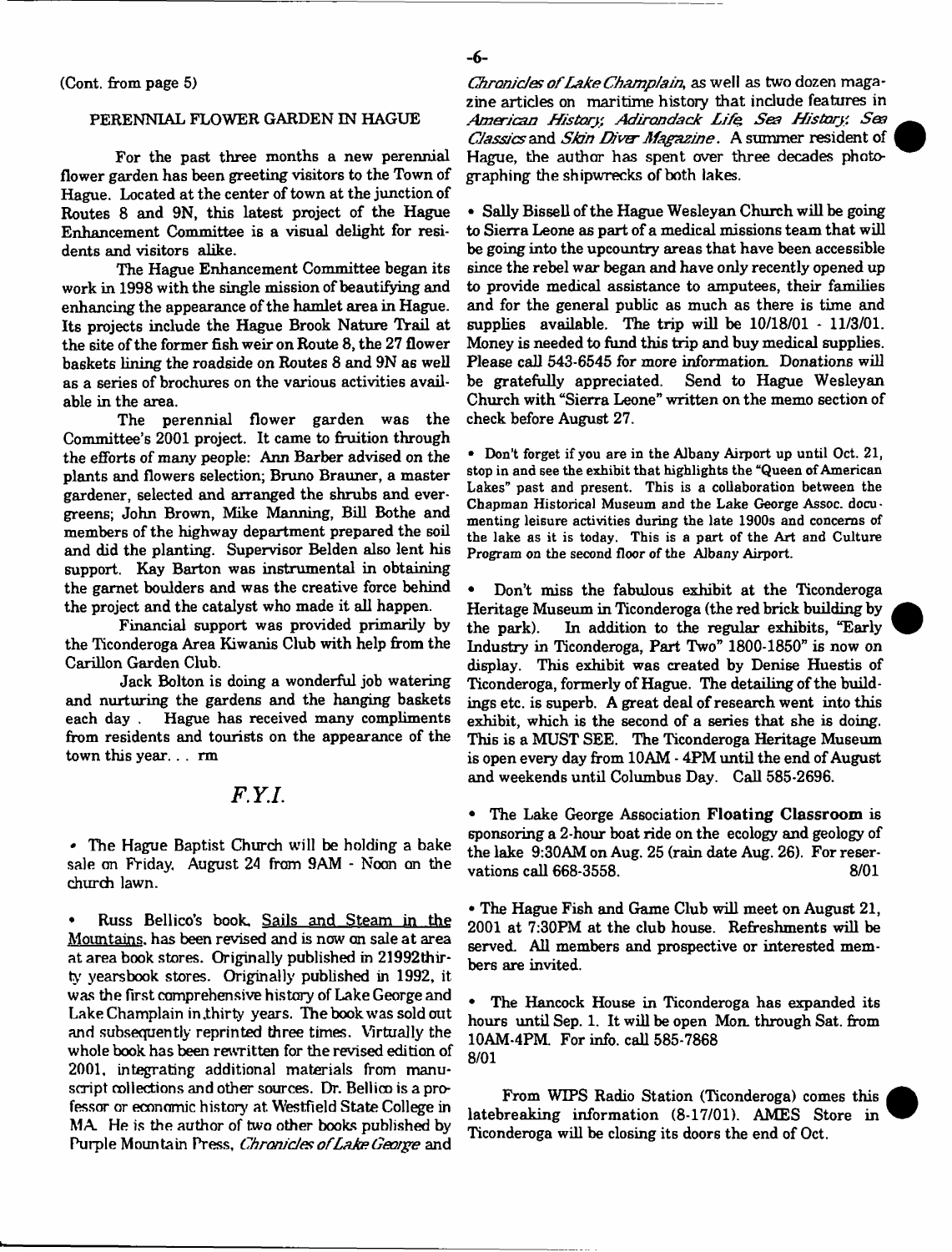# **SOUNDINGS**

**BORN'. A daughter. Madeline Taylor Ray Mayer to Colleen and Jonathan Mayer, Goshen, MA, an July 3, 2001. Proud grandfather is Robert Mayer, Dalton, MA and Forest Bay, Hague.**

**BORN: A daughter. Rose Premo to Eileen and David Premo, Ogdensburg, NY on August 9, 2001. Rose is the great-granddaughter of Carol and Marty Brown, Pine Cove, Hague.**

**MARRIED: Donna Lee, daughter of Mary Lee, Lake Wales, FL, and Paul Geils, son of Ann and Henry Geils, Silver Bay, and Lake Whies on May 5, 2001.**

**DIED: Frederick J. LaPann, Jr., 64, Lakeshore Drive, Hague on August 14, 2001 at his home. Fred was an active community volunteer, having served on the Planning Board since its inception and as chairman for nine years. He is survived by his wife Carroll (Stull), a son, Joseph and daughter Aimee, both of Albany.**

## **PETER NEAL MEMORIAL SCHOLARSHIP**

**The Peter Neal Memorial Scholarship was awarded during the Employees\* Banquet at the Silver Bay Association on August 13, 2001.**



**The award is presented annually to employees of the Silver Bay Association based on financial requirements for college eduction and high standards of work performance.**

**This year over \$5,000.00 in scholarships was awarded to Erin Finkle attending Springfield College, Robert Knepp attending Paul Smiths College, Rebecca Knight attending The College of Wooster, Jessica Knier attending the University of Delaware, Kelly Oram attending SUNY at Potsdam, Danielle Post attending the Cincinnati Conservatory of Music and Jill Stephenson attending The University of Delaware.**

**The scholarship was established in 1992 by family and friends as a memorial to Peter Neal, son of Mr. & Mrs. James Neal, Sabbath Day Point. Peter worked at Silver Bay during the summers of 1982-84 and 85. He died of cancer in April 1992.**

**Anyone wishing to contribute to the scholarship may do so by sending a check to the Peter Neal Memorial Scholarship, Silver Bay Association, Silver Bay, Ny 12874.**

**Middle School Registration will be held starting Monday, August 27, 2001. 7b register your child in grades 6. 7, or 8 for the 2001 -2002 school yer, please call 585-7442, Ext 218. Students who finished fifth grade in** *i* **the Ti Elementary School 1st year are not considered " new' entrants.**

#### **SUMMER MUSIC SERIES**

**The Summer Music in the Park series continues on August 22 with the performance of Mary Jo Von Tury & Dwinal Smith. The seven week series will conclude with this performance.**

**The music series has been well received this year. We have had some excellent concerts, which included a square dance on August 1. If you have missed these concerts, we hope to do it again next year on Wednesday nights during the summer.**

**The music series was sponsored in part by Warren County Youth Bureau and the town of Hague.**

#### BLACK WATCH MEMORIAL LIBRARY

Perhaps readers of this paper would like to know that the Black Watch Memorial Library in Ticonderoga is having an on-going book sale in the basement of the library on Tuesdays and Fridays from 2-4PM. To enter the basement follow the path around to the back of the library, go down the stone steps. Hand rails help make this a safe entrance. Most hardcover books are \$1.00 and paperbacks are \$.50. Supply yourself with winter reading. . . ewa

#### **HAGUE HISTORICAL SOCIETY**

**The Hague Historical Society is planning a trip to Saranac to a small museum there discovered by Betty Van Sleet. The date set for the expedition is Saturday, September 22 and we will car pool from the Community Building. Those who would like to go on this trip, please register by phoning 543-6161 by September 12. Luncheon will be at the Saranac Hotel. We must let the hotel know in advance how many to expect. . . ewa**

## **HAGUE SENIOR CITIZENS CLUB**

**The Hague Senior Citizens Club will hold its annual picnic on Tuesday, August 28 at the Hague Fish and Game Club building in West Hague. Please bring a dish to share, - no desserts or meat - both of these will be furnished by the club. Serving starts at 12 noon.**

**We are looking ahead to our September trip on Tuesday Sept. 25, to Moses Ludington Hospital and to Friday, October 5 when we will ride the rails from North Creek to Riparius with lunch at the Copperfield Inn. Details of these trips will be made known at a future date.**

#### **PUT ON YOUR DANCING SHOES**

**Line dancing will again be in full swing at the Community Center beginning on September 27 from 7- 9PM. Terry Butler will again be the instructor. Come on down and join the fun every Monday night.**

*Anger is only one letter short of danger* 

**8/01**